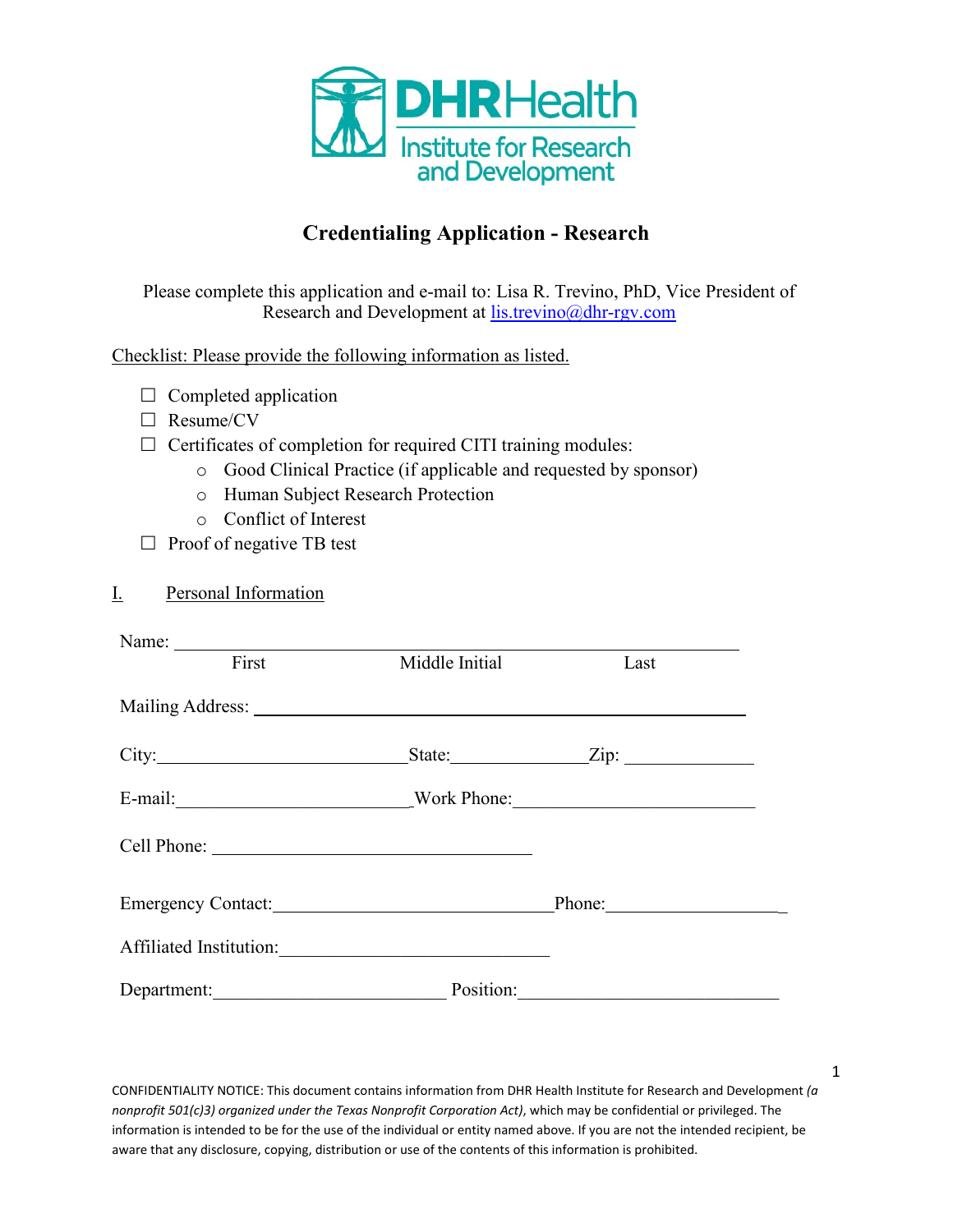

Please indicate your credentials:

| $\Box$ MD   | $\Box$ BSN   |
|-------------|--------------|
| $\Box$ PhD  | $\Box$ BS/BA |
| $\Box$ RN   | $\Box$ AS/AA |
| $\Box$ ARNP | $\Box$ CCRC  |
| $\Box$ CCRA | $\Box$ Other |

II. Professional Information

Affiliation: \_

(Name of Group/Department you will be working With at DHR Health)

Please list the Principal Investigators or Physicians that you intend to work with at DHR Health:

| Please indicate the types of studies that you expect to be involved in at DHR Health: |                                                                 |               |  |                           |  |  |                        |  |  |  |
|---------------------------------------------------------------------------------------|-----------------------------------------------------------------|---------------|--|---------------------------|--|--|------------------------|--|--|--|
|                                                                                       | Chart Review (Retrospective or Prospective or Both)<br>Registry |               |  |                           |  |  |                        |  |  |  |
|                                                                                       |                                                                 | Observational |  | Survey                    |  |  | Drug Trials            |  |  |  |
|                                                                                       |                                                                 | Device Trials |  | <b>Industry Sponsored</b> |  |  | Investigator Initiated |  |  |  |

#### **Principle Investigator Acknowledgment**

I understand that my involvement with human research is to be conducted under the ethical principles of respect for all persons, beneficence, and justice. I am committed to protecting the privacy of patient health information during any data collection that I am responsible for and amcommittedtominimizingriskfor any patients that I care for during the conduct of the research that I am involved in. I will conduct all research related activities according to the DHR and IRB approved study protocol and will maintain patient safety at the forefront of all research activities with which I am involved. I also I certify to the best of my knowledge that the information included in this application is accurate under the terms and conditions of this Agreement.

#### **Applicant Signature Date**

2

CONFIDENTIALITY NOTICE: This document contains information from DHR Health Institute for Research and Development *(a nonprofit 501(c)3) organized under the Texas Nonprofit Corporation Act)*, which may be confidential or privileged. The information is intended to be for the use of the individual or entity named above. If you are not the intended recipient, be aware that any disclosure, copying, distribution or use of the contents of this information is prohibited.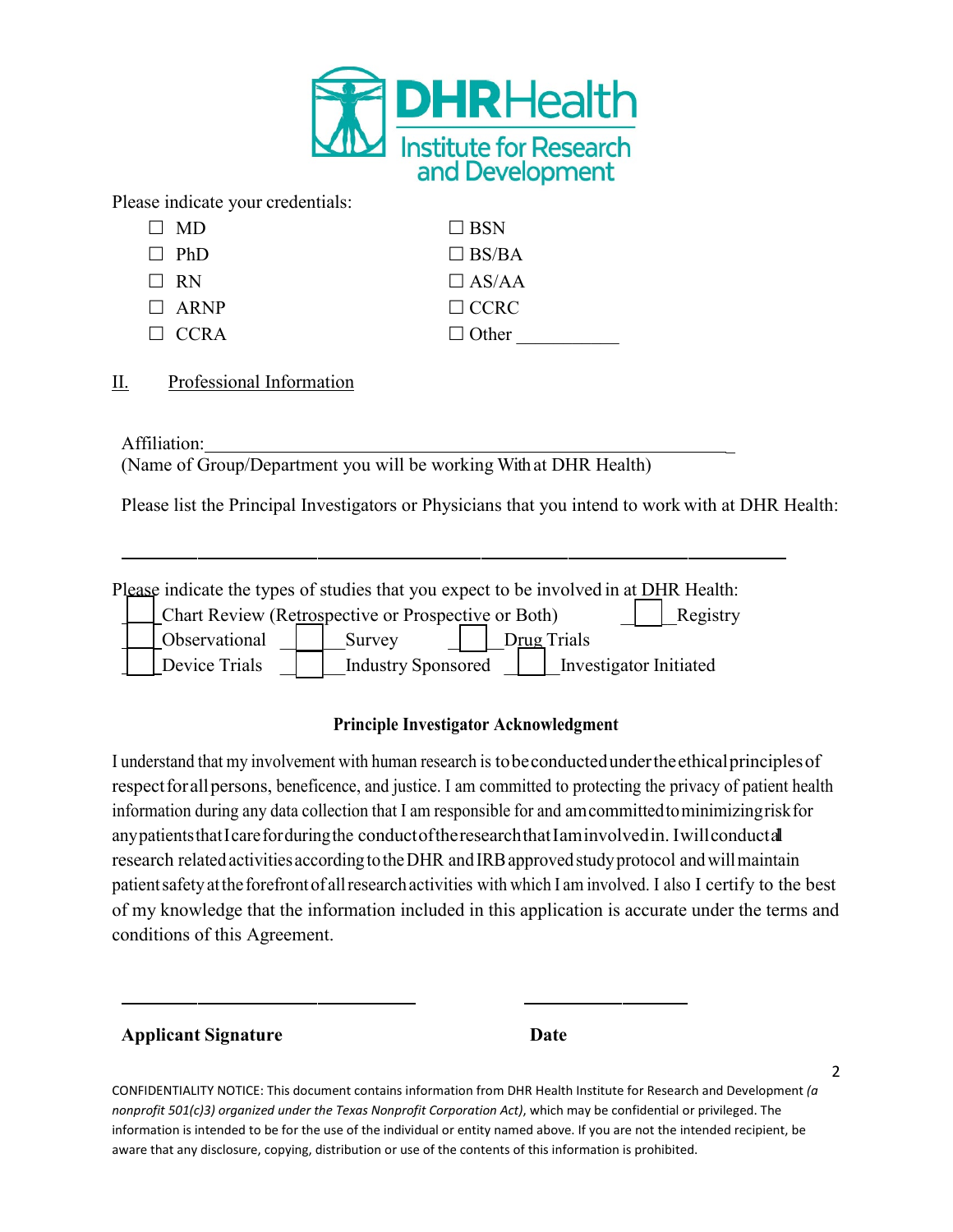

## **Confidentiality Statement**

I, will be participating in research studies that are to be conducted at Doctors Hospital at Renaissance and/or Doctors Hospital at Renaissance-affiliated clinics and facilities. Any and all DHR related studies that I serve on as a research staff member will be approved by the Doctors Hospital at Renaissance research review committee (s) and a DHR Institutional Review board of record. I realize that, in the course of my work, I may be exposed to confidential information regarding patients. I understand that any and all patient information is confidential and protected under State and Federal regulations governing hospitals and patient rights. I understand and agree that I will not access and/or disclose any protected patient health information, unless such access and/or disclosure is done in accordance HIPAA and Texas law regarding the privacy of patient information. I understand that access to DHR's patient health records (in paper and electronic) will only be allowed if the patient has authorized such access pursuant to a written authorization and/or such access is allowed pursuant to 45 CFR 164.512, the federal HIPAA regulations governing access to patient information without patient authorization for research purposes. I understand that credential application approval, the granting of a DHR ID badge and general computer access, and other privileges do not grant me full and automatic access to patient information. Violations of these laws and DHR policies with respect to patient health information will carry strict penalties. I further understand that no patient names or data may be abstracted or removed from the hospital other than as identified in the research protocols and approved in the Doctors Hospital at Renaissance HIPAA Authorizations.

I understand the above conditions and agree to be in full compliance.

 $\_$  , and the set of the set of the set of the set of the set of the set of the set of the set of the set of the set of the set of the set of the set of the set of the set of the set of the set of the set of the set of th

Signature Date

\_\_\_\_\_\_\_\_\_\_\_\_\_\_\_\_\_\_\_\_\_\_\_\_\_\_ Print Name